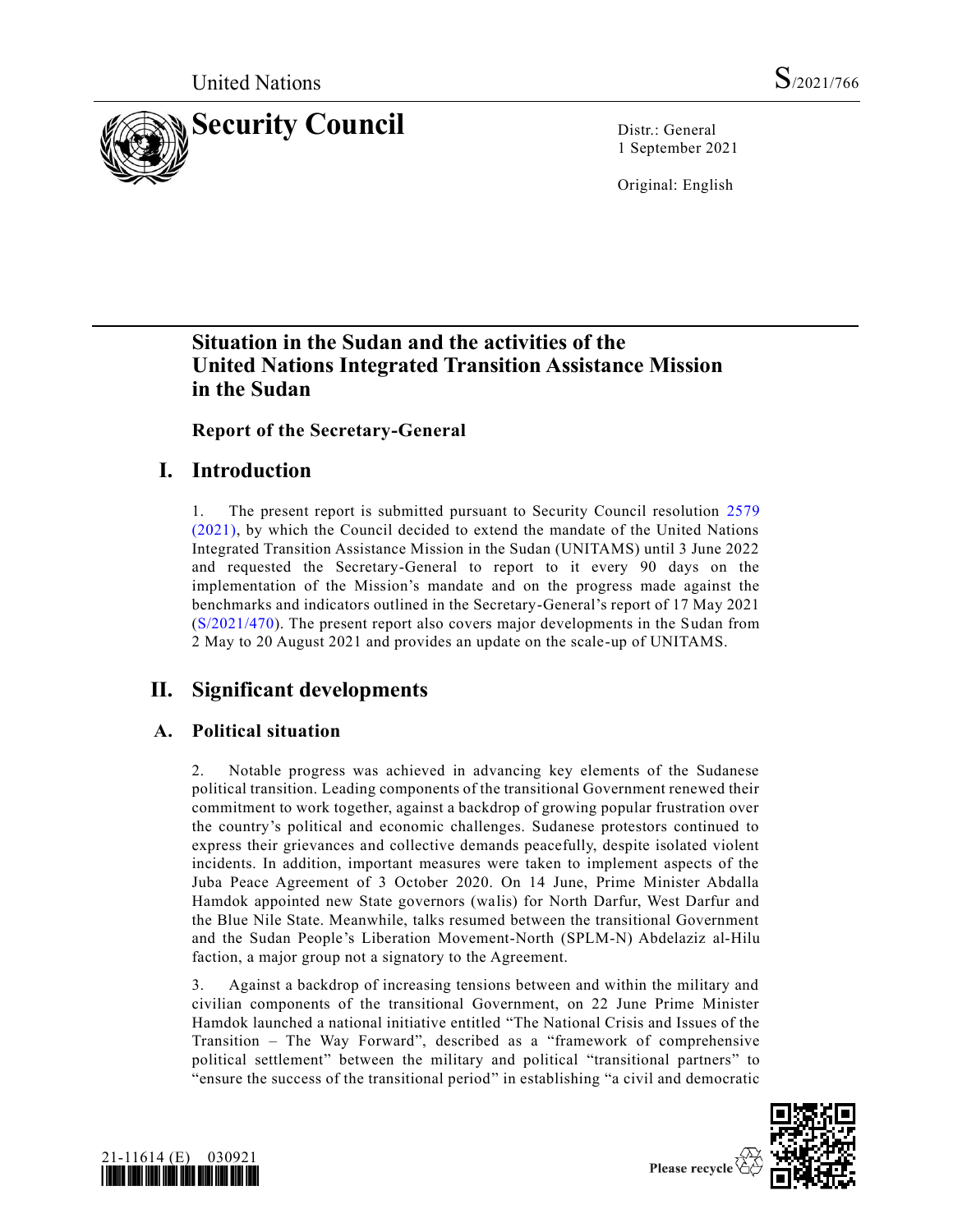State based on equal citizenship". This initiative called for, inter alia, ensuring justice, realizing peace, dismantling remnants of the former regime, fighting corruption, reforming the military and security sector, strengthening national sovereignty and forming the Transitional Legislative Council. Several Sudanese political forces, including the Forces for Freedom and Change coalition, the Sudanese Revolutionary Front and the National Ummah Party, expressed support for the Prime Minister's initiative.

4. The Council of Ministers announced a series of economic, political and security priority measures on 27 June, following a three-day closed-door retreat, including the implementation of the National Plan for the Protection of Civilians. They also outlined various social mitigation measures to help alleviate the adverse impacts of economic reforms. The Minister for Cabinet Affairs, Khalid Omer Yousif, affirmed that the transitional Government would provide the resources necessary to ensure implementation of the Juba Peace Agreement and, in particular, expedite implementation of the security arrangements protocol. In early July, the Council of Partners of the Transitional Period set a new deadline for the long-awaited formation of the Transitional Legislative Council, with its first session slated for 17 August, the second anniversary of the signing of the Constitutional Declaration. However, the Council remains to be established.

5. Efforts to bring non-signatories to the Juba Peace Agreement into the peace process continued. A new round of negotiations between the SPLM-N Abdelaziz al-Hilu faction and the transitional Government resumed on 27 May in Juba. The talks, which built on the joint Declaration of Principles signed between the SPLM-N Abdelaziz al-Hilu faction and the transitional Government on 28 March, were adjourned on 15 June to allow the parties to expand consultations and broaden inclusivity. While the parties did not reach an agreement on a framework agreement, they made significant progress on key elements that were expected to guide the overall process once talks reconvene after consulting with their constituencies. A gender working group was established with the facilitation of UNITAMS, the United Nations Entity for Gender Equality and the Empowerment of Women (UN-Women) and the United Nations Development Programme (UNDP) to mainstream gender into the proceedings to ensure women's rights are protected and advanced in the outcomes of the peace talks. Following the adjournment of the first round of talks, the SPLM-N Abdelaziz al-Hilu faction and the Sudan Liberation Army (SLA), led by Abdul Wahid al-Nur, announced the signing of a political declaration in Kauda, South Kordofan, on 29 July. In the statement, it was noted that the two movements agreed on the nee d for the unity of the Sudanese State based on secularism, democracy, liberalism, equal decentralized citizenship and balanced development. It also underscored the right of all Sudanese people to determine their fate and their administrative and political future.

6. Initial measures to begin implementation of the Juba Peace Agreement security arrangements also commenced. On 30 June, the Chairperson of the Sovereign Council, Lieutenant General Abdel Fattah al-Burhan, issued three decrees establishing the Joint High Military Committee for Security Arrangements, the Permanent Ceasefire Committee and sectoral and area committees. The decrees also explicitly referenced the role of UNITAMS as participating in the Joint High Military Committee and chairing the Permanent Ceasefire Committee. This development followed a joint statement issued on 27 May by several signatory armed groups, criticizing the transitional Government for the "slow pace" of implementing the security arrangements. In a meeting with the leadership of the armed forces on 27 June, Lieutenant General al-Burhan stated that the army was committed to implementing the security arrangements and reforming its structures as agreed in the Juba Peace Agreement.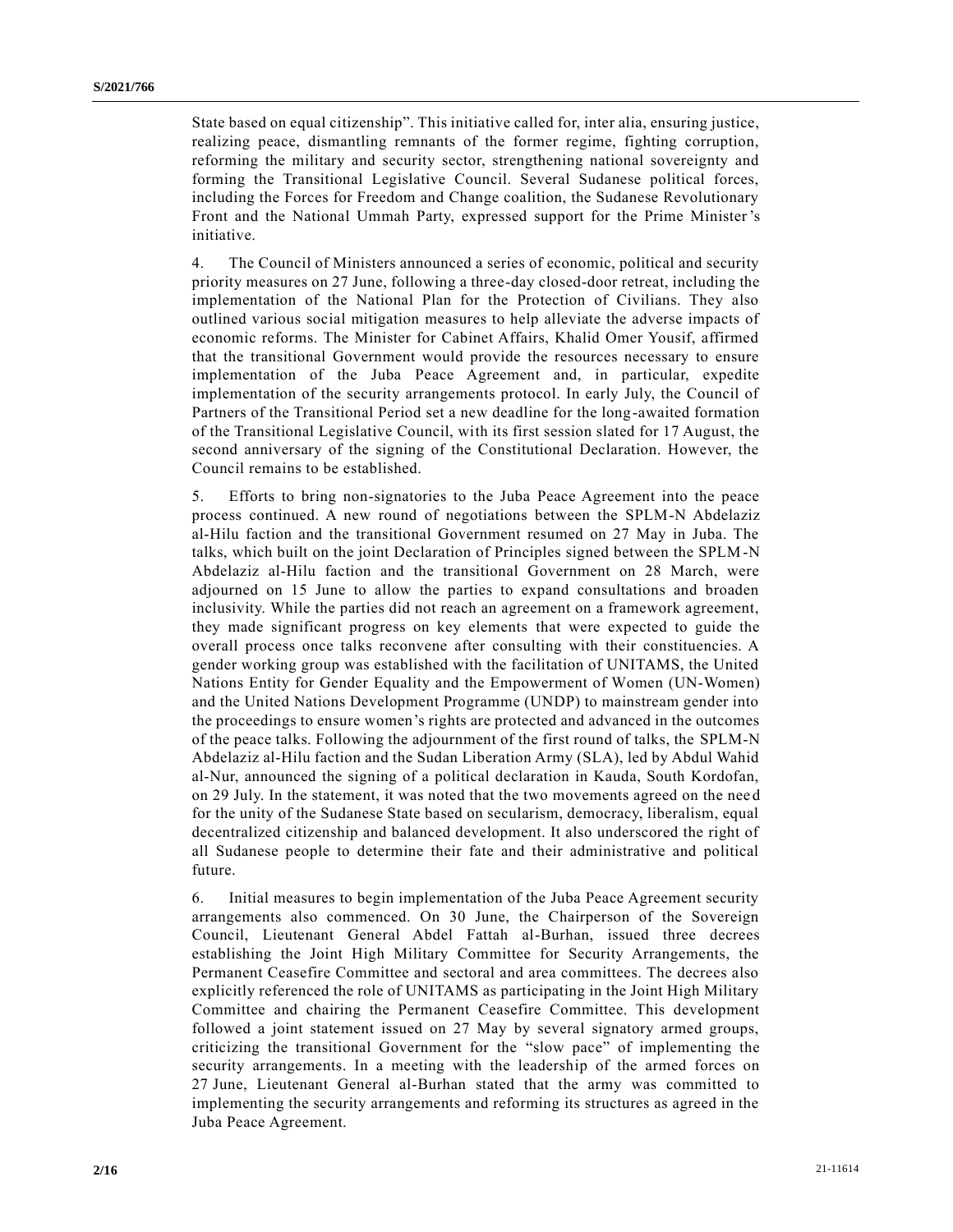7. Accountability for the violent events related to the 2019 revolution and for the subsequent violent crackdown on protestors remained a key demand of protestors. On 11 May, popular demonstrations commemorating the anniversary (according to the Islamic lunar calendar) of the 3 June 2019 killing of more than 100 protesters were forcibly dispersed by the Sudanese Armed Forces, killing two people and injuring 37. Prime Minister Hamdok publicly described the violence as a "crime against peaceful protesters" and called on the Attorney-General to investigate this and similar past incidents. The Sudanese Armed Forces also issued a statement describing the events as "unfortunate" and vowed to investigate. Investigations had started but the cases had not yet proceeded to trial. Further protests erupted again on 3 June as thousands of Sudanese took to the streets restating their call for accountability and expressing anger that, two years later, the independent committee tasked with the investigation had yet to release its findings. One police officer was shot dead. On 15 June, Prime Minister Hamdok addressed the nation, calling for unity "to protect the revolution". He noted his efforts to maintain a "difficult balance" between all components of the transitional Government and defended recent economic reforms and the importance of "increasing the Sudan's productivity".

8. On 30 June, in commemoration of the thirty-second anniversary of the coup that brought former President al-Bashir to power, as well as of the 2019 "million person" march, thousands of protesters from diverse opposition groups, including revolutionary groups, the Sudanese Communist Party and Islamists, protested in several Sudanese cities demanding the end of the transitional Government. Young people also demonstrated in separate pro-democracy protests in support of the revolution. Sudanese authorities reported the arrest of 200 members of the former ruling party, accusing them of plotting "acts of destruction".

9. At the regional level, disagreement intensified in recent months between Egypt, Ethiopia and the Sudan over the Grand Ethiopian Renaissance Dam. On 19 July, Ethiopia announced the completion of the second filling of the Dam reservoir. Egypt and the Sudan condemned the second filling as a continuation of what they considered to be unilateral action by Ethiopia. Tensions remained high between Ethiopia and the Sudan over the management of their common border in the Fashaqah area. Despite heightened ongoing tensions, on 16 August, Prime Minister Hamdok and General Al-Burhan visited Fashaqah, during which time they announced the development of infrastructure and other development projects to advance stability. On 20 June, the Sudan and Ethiopia had agreed to reopen their border crossing, which had been closed for several months. On 24 June, Sudanese-Egyptian military talks had concluded in Khartoum, with the signing of a memorandum of understanding for joint cooperation.

#### **B. Security situation**

10. There was a rise in security incidents across the Sudan. Reported incidents of civil unrest across the country increased from 115 in the previous period to 152, although this included many instances of peaceful protest. Criminal incidents affecting the United Nations security management system and international non-governmental organizations (NGOs) rose from 26 to 32. Delays in the implementation of the National Plan for the Protection of Civilians and the Juba Peace Agreement left civilians vulnerable to the deteriorating security situation. The transitional Government continued efforts to provide physical protection in Darfur through the deployment of joint Government forces to de-escalate violence and calm tensions. However, intercommunal clashes continued to be the main source of insecurity.

11. The most significant intercommunal clashes occurred in South and North Darfur, and South and West Kordofan. In South Darfur, on 5 June, clashes between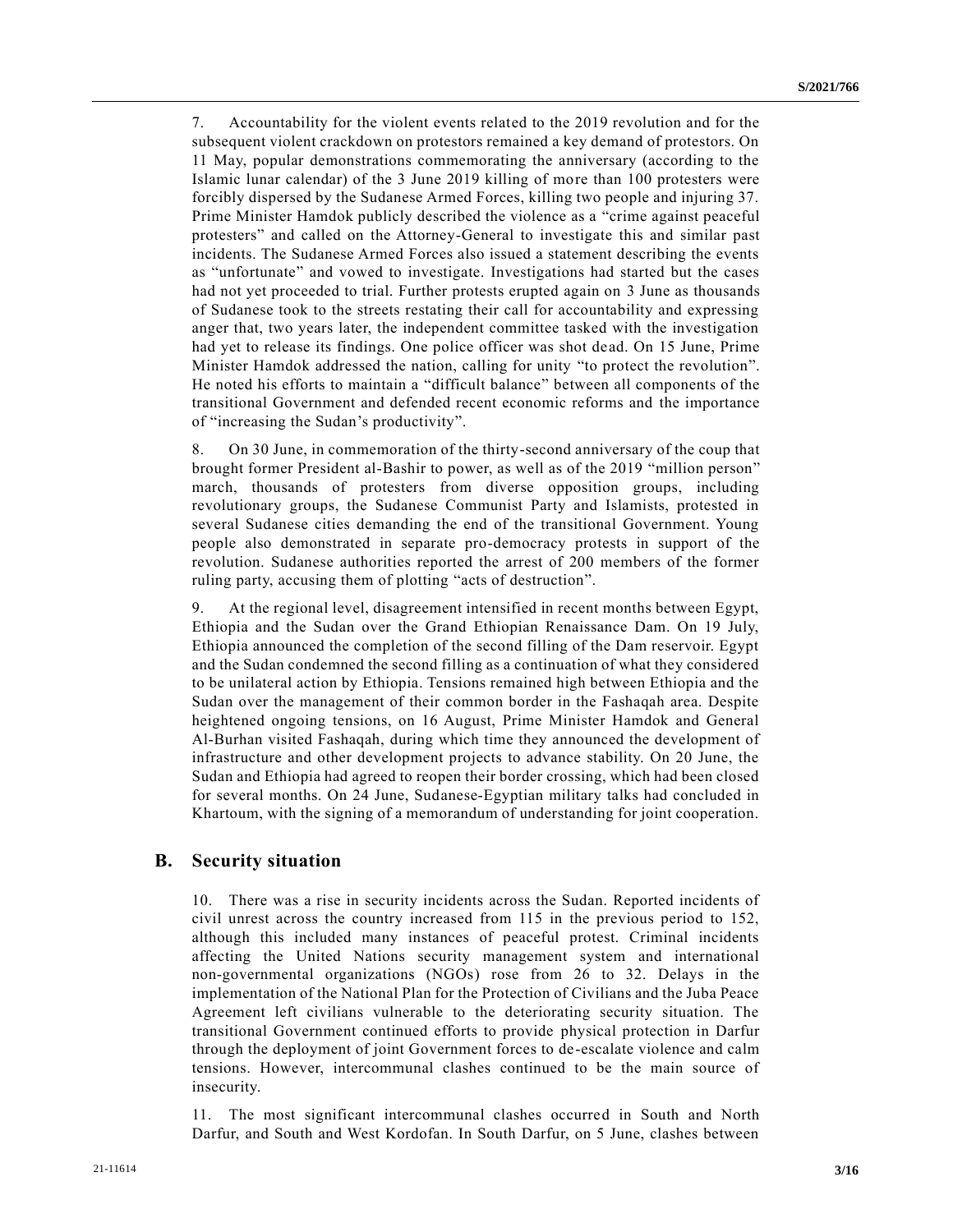the Fallata and Ta'isha tribes in Umm Dafog locality reportedly resulted in up to 48 fatalities and the displacement of 185 people. In response, the State Security and Defense Council held an emergency meeting on 6 June and issued decisions to strengthen security in conflict-prone areas and to expand governance and institutional presence. In South Kordofan, on 9 June, 39 people were reported killed and arou nd 5,700 displaced following an attack by Nuba Logan, Kenana and Kawahlah tribesmen against the Hawazmah tribe in Kalogi locality. Clashes were reportedly related to land ownership and the control of local gold mining sites. On 13 June, in neighbouring West Kordofan, over 16,100 people were displaced in Nuhud, Um Sunut and Abu Zabad localities following intercommunal clashes on the outskirts of Nuhud town. In response to rising intercommunal violence, South Kordofan state authorities declared a state of emergency across six localities (Talodi, Gedir, Aleri, Abu Jibeha, Abu Kershola and Habila), effective from 10 July. West Darfur witnessed clashes between Tama and Gimr tribes in the villages of Kafani and Tangaki on 3 and 4 July over land ownership issues, resulting in the deaths of five people. An unspecified number of locals reportedly fled the area to the Ardamata internally displaced persons camp.

12. North Darfur also experienced intercommunal violence between Zaghawa and Arab tribes on 1 and 2 August in the Gallab area, concerning land ownership issues. This triggered an attack by Arab tribesmen on the villages of Imarta, Gourbe, Gallab, Tabit, Nortik and Arara. An unspecified number of villagers were displaced to the Zamzam camp for internally displaced persons. On 6 August, a joint force composed of personnel from the Sudanese Armed Forces, Rapid Support Forces and signatory armed movements en route to the Gallab area to defuse tensions between the Zaghawa and Arab tribesmen were ambushed by a suspected group of Arab tribesmen at the village of Kolgei, resulting in up to 20 personnel of the joint forces being killed.

13. Clashes also occurred between Sudanese State security actors and factions of SLA loyal to non-signatory leader Abdul Wahid al-Nur. In Central Darfur, on 18 May, a clash reportedly took place between Rapid Support Forces personnel and SLA-Abdul Wahid factions because of tensions over land accessibility in Fanga Suk, North Jebel Marra, reportedly triggering the displacement of 1,284 people. In North Darfur, between 11 and 18 July, five internally displaced persons were reportedly killed by fighting in Sortony involving SLA-Abdul Wahid elements and Sudanese Armed Forces personnel. SLA-Abdul Wahid personnel succeeded in dislodging a Sudanese Armed Forces unit from the area and reportedly took control from 11 to 17 July. The SLA-Abdul Wahid elements retreated following clashes with Sudanese Armed Forces reinforcements on 17 July.

14. In the same region, internal clashes took place between various factions of the SLA-Abdul Wahid wing over issues related to leadership and control of certain areas, risking further fragmentation. Confrontations ensued between the SLA-Abdul Wahid Ghadura faction and the SLA-Abdul Wahid Mubarak Aldouk faction on 24 July at Fara and Kome. Reportedly, an unspecified number of civilians fled the affected areas to the Sabanga gathering site for internally displaced persons.

15. In North Darfur, there were concerns over the deployment of armed groups (all signatories of the Juba Peace Agreement) around the African Union-United Nations Hybrid Operation in Darfur (UNAMID) logistics base in El Fasher. Representatives of the SLA-Minni Minawi faction, the Justice and Equality Movement, the Gathering of the Sudan Liberation Forces, the Sudan Liberation Movement-Transitional Council and the SLA-Khamis Abaker faction deployed on 1 June, without notification to UNAMID or local authorities. The groups interfered with access control procedures, harassed United Nations security management system national staff and were implicated in the unlawful removal of contingent-owned equipment items from several UNAMID-contracted trucks outside of the logistics base. On 28 June, the Sudanese Armed Forces, Rapid Support Forces and Sudanese Police Force also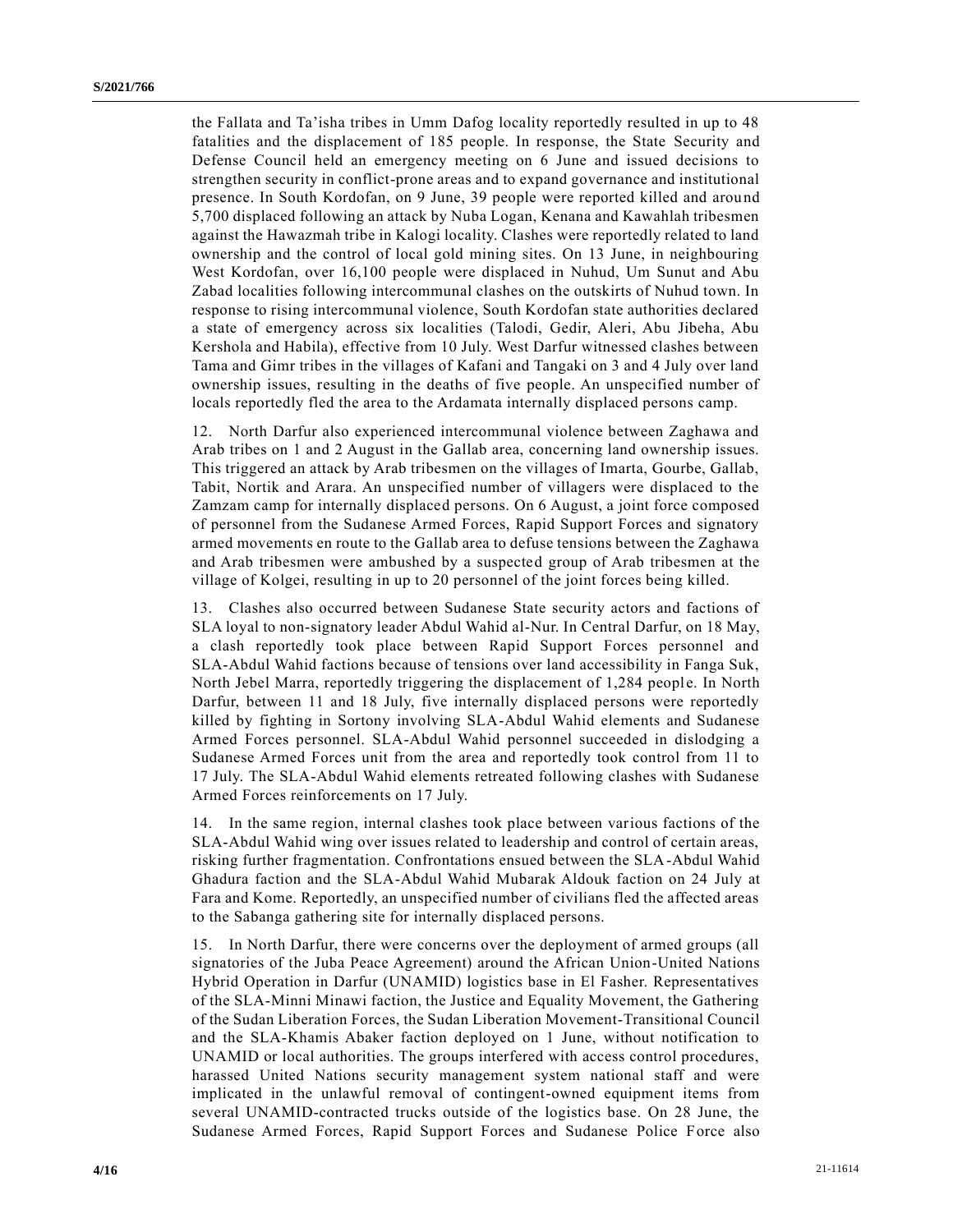deployed to the area. On 2 August, two UNAMID-contracted trucks containing four contingent-owned armoured vehicles were intercepted by armed group personnel outside the UNAMID logistics base. The whereabouts of the trucks remained unknown, and negotiations to recover the contingent-owned armoured vehicles were ongoing.

16. The security situation in the eastern Red Sea State remained volatile. On 24 May, authorities declared a state of emergency and imposed a curfew following violence between the Beja and Nuba tribes in which at least five people reportedly killed and 13 wounded in Port Sudan. In early July, tensions again escalated into violence, after members of the Beja community blocked the main road into Port Sudan to protest against the arrest of their kinsmen during anti-Government protests on 30 June. United Nations movements to and from Port Sudan were temporarily suspended. The explosion of a hand grenade in a sporting club in Port Sudan on 10 July reportedly left five people dead and six injured. There were reports of an attempted simultaneous attack on a nearby hotel, which was averted. The security situation in the city returned to calm following deployment of the joint Sudanese Armed Forces, Rapid Support Forces and Sudanese Police Force.

### **C. Socioeconomic situation**

17. The Sudan made important strides in its macroeconomic agenda and continued to implement difficult economic reforms, including lifting fuel subsidies and abolishing the customs exchange rate. On 17 May, President Macron of France hosted the International Conference to Support the Sudanese Transition in Paris, to mark the re-integration of the Sudan into the global economy and to attract foreign investment, particularly in energy, infrastructure, agriculture, mining and telecommunications.

18. On 28 June, the International Monetary Fund (IMF) Executive Board announced that the Sudan had reached the decision point for the highly indebted poor countries initiative. Following commitments made by Member States in Paris, on 29 June IMF and the World Bank approved initial debt relief for the Sudan, reducing the country's debt from \$56 billion to \$28 billion. The clearance of arrears unlocked \$2 billion in World Bank International Development Association grants and \$2.5 billion for a 39-month IMF extended credit facility arrangement, enabling the Sudan to benefit from the Fund's global allocation of additional special drawing rights, and offering a much-needed boost to liquidity. Paris Club creditors also agreed to cancel \$14 billion in bilateral debt and restructure more than \$9 billion.

19. Despite these important milestones, the country continued to face severe economic hardship, with daily interruptions in water and electricity and acute shortages of fuel and medical supplies. On 9 June, fuel subsidies were fully lifted, increasing diesel prices by 128 per cent. On 22 June, the customs exchange rate was abolished, increasing tariffs on some commodities. Consequently, the currency further depreciated to 450 Sudanese pounds to 1 United States dollar by July, compared with 380 pounds to 1 dollar at the beginning of May. The national inflation rate also continued to increase, reaching about 413 per cent year on year in June, compared with 379 per cent in May. Prices of sorghum, millet and important food commodities were on average double the price of 2020, and one in five Sudanese was expected to face unprecedented levels of acute food insecurity during the lean season.

20. The World Bank and the World Food Programme (WFP) continued to provide technical support to the transitional Government's family support programme (known locally as "Thamarat"), which aimed to cushion the effects of economic reforms by providing monthly direct cash transfers of \$5 per person to 80 per cent of families initially for six months and potentially scaling up to 12 months, subject to the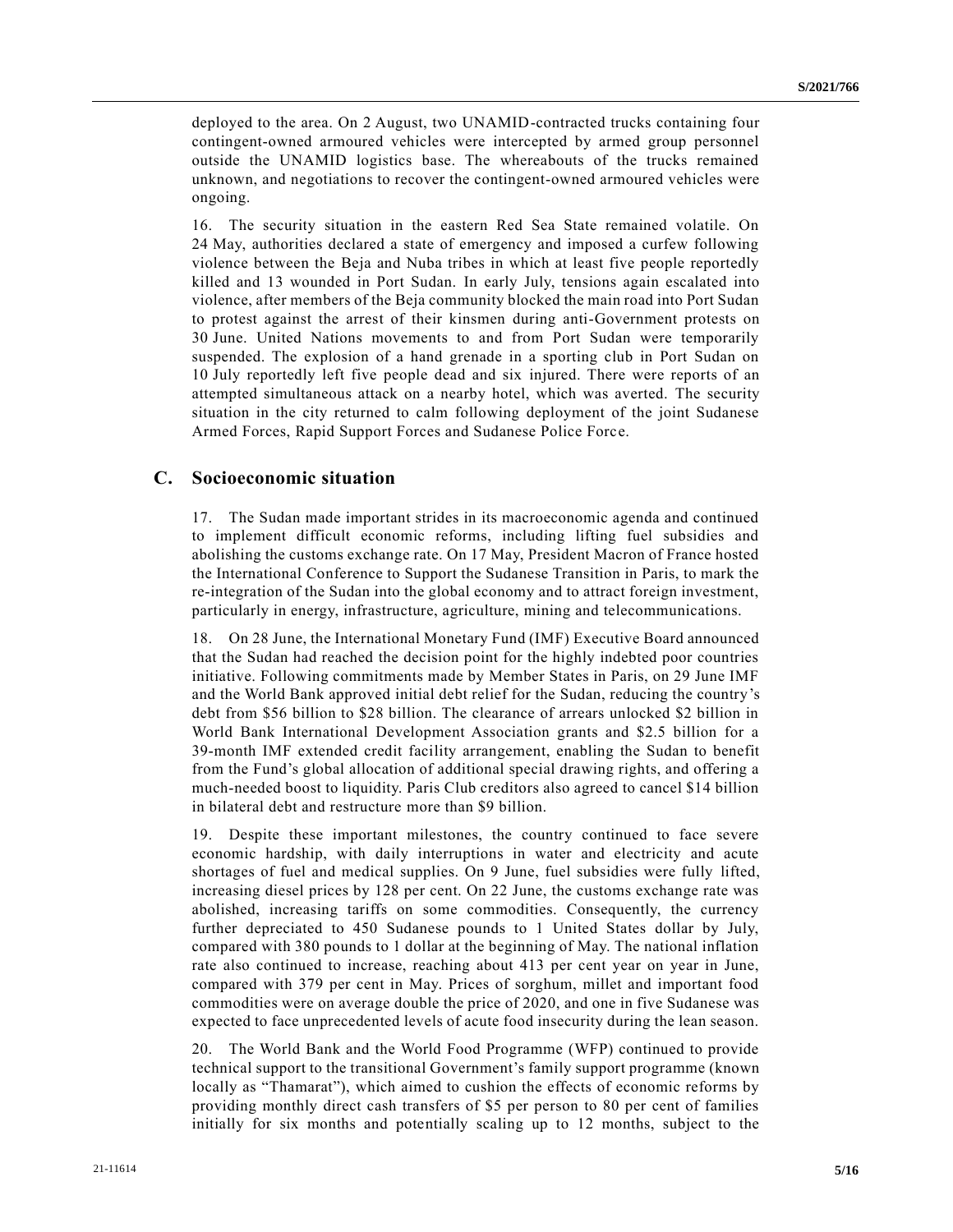availability of additional resources. As of the end of July, the programme had registered 1.6 million families in 14 states across the country and had transferred funds to 520,000 families, including families in Blue Nile; South, East, North, West and Central Darfur; Kassala; Khartoum; West, South and North Kordofan; Red Sea; Sennar; and White Nile.

21. Other reforms unveiled by the transitional Government included plans to liquidate and privatize State-owned companies, laws on investment and publicprivate partnerships and the introduction of conventional banking, in addition to the existing Islamic banking system. These were seen as critical to attracting investment and stimulating private sector growth.

### **D. Protection of civilians, human rights and the rule of law**

22. The protection of civilians remained of concern, with continued intercommunal clashes and a resumption of violence between signatory and non-signatory parties. The adjudication and investigation of emblematic cases on serious human rights violations witnessed limited progress, and at the overall nationwide level, the establishment of rule-of-law institutions and required judicial reforms, including a comprehensive review of the legal framework according to the Constitutional Document, remained slow. On 17 May, the Sovereign Council dismissed the Chief Justice and accepted the Attorney General's resignation. While the Constitutional Document provided the Sovereign Council with the authority to appoint the Chief Justice and the Attorney General in the interim, it did not expressly provide the Sovereign Council with the authority to dismiss judicial office holders or accept their resignation.

23. As part of the planned judicial reforms, once established, the High Judicial Council would have the responsibility to make proposals for judicial appointments, as well as appointments of the Constitutional Court judges. The Prime Minister's stated commitment to include the establishment of the High Judicial Council among his priority actions over the coming months was a critical step towards sustainable justice sector reforms. The establishment of key commissions required by the Constitutional Document also remained pending. The laws establishing the Anti-Corruption, Transitional Justice and Peace Commissions were approved by the Sovereign Council in April and formally published on 17 July. However, the Commissions were not yet operational. Legislation for other key Commissions, including on Women and Gender Equality, Elections, Legal Reform, Human Rights, Land and Civil Service Reform, had yet to be finalized. On 23 June, a first instance court in Khartoum sentenced a 21-year-old man, who was not assisted by a lawyer, to cross amputation for armed robbery. The ruling sparked reactions from civil society and the National Human Rights Commission, which called for the execution of the sentence to be suspended pending a comprehensive reform of the criminal law.

24. Enhanced cooperation with the International Criminal Court continued. Between 24 and 27 May, the Court's Pre-trial Chamber II held a confirmation hearing in the case against former Darfur Janjaweed leader Ali Muhammad Ali Abd-Al-Rahman (aka Ali Kushayb) that resulted, on 9 July, in the confirmation of all 31 charges of war crimes and crimes against humanity against the accused, who was to stand trial before a Trial Chamber. The outgoing Court Prosecutor, Fatou Bensouda, and the new Court Prosecutor, Karim Khan, visited the Sudan, respectively in June and August, and each met with members of the transitional Government as well as internally displaced persons and victims in Darfur. They called upon the transitional Government to transfer the remaining indicted suspects to the Hague for trial. The transitional Government reiterated its willingness to transfer Court suspects detained in Khartoum, including former President al-Bashir, to the Court for trial, but no action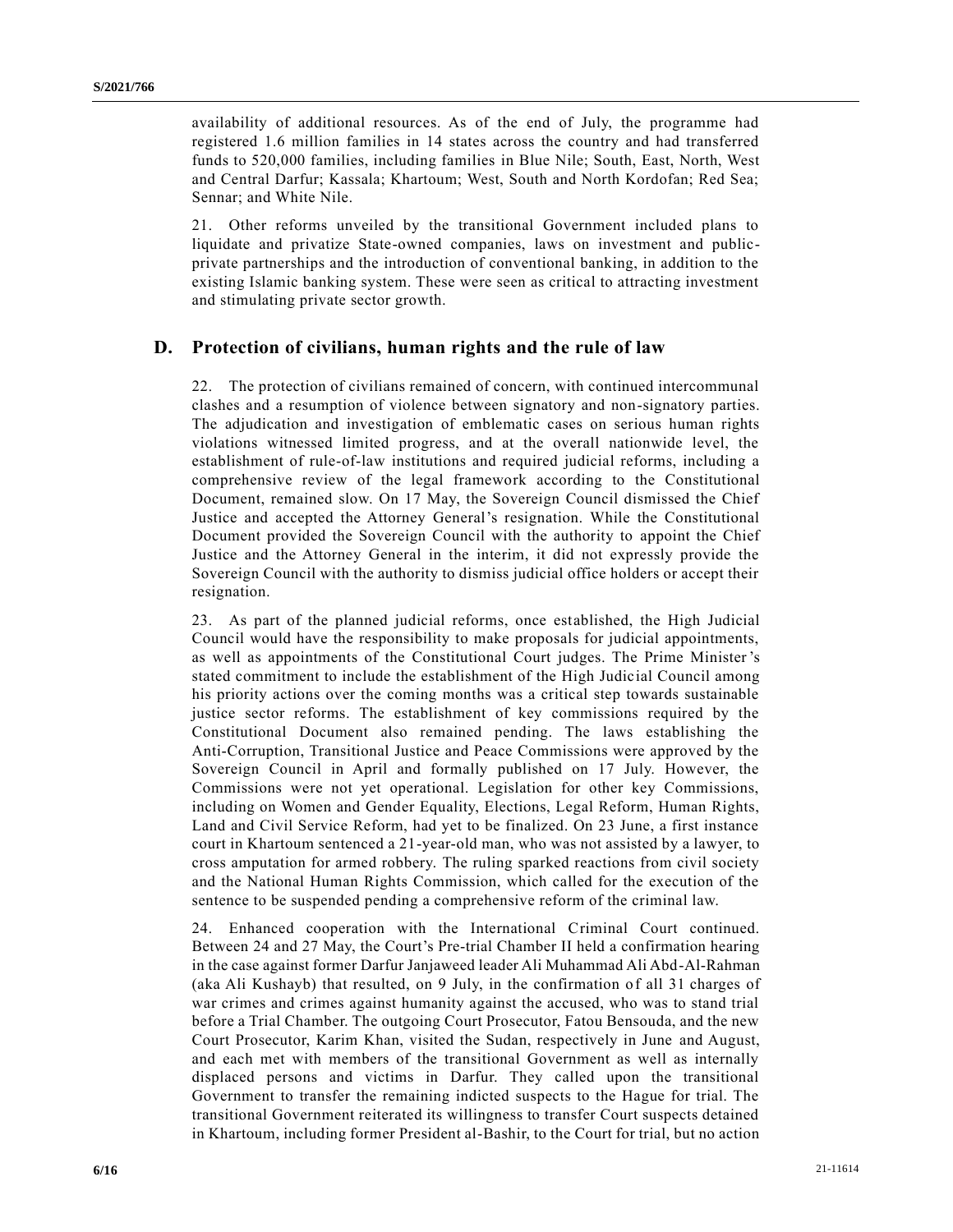had yet been taken. On 4 August, the Cabinet unanimously adopted a draft bill to ratify the Rome Statute of the International Criminal Court. The draft bill will require approval by the Sovereign Council to become effective. On 12 August, the Court Prosecutor and the Minister for Justice signed a new memorandum of understanding concerning cooperation that included all individuals against whom warrants of arrest had been issued by the Court.

25. Representing a key milestone, on 10 August, the Sudan deposited with the United Nations Treaty Section the required instruments, marking the final step in the process to ratify the Convention against Torture and Other Cruel, Inhuman or Degrading Treatment or Punishment and to accede to the International Convention for the Protection of All Persons from Enforced Disappearance. The treaties were due to enter into force for the Sudan on 9 September.

26. Regarding freedom of the press, on 29 and 30 June, at least 15 online media news outlets were reportedly unable to gain access to their electronic content, including editorial management of their respective websites within the Sudan. This was allegedly owing to an order issued by the Prosecutor of Cybercrimes, but not officially communicated to the news websites, accusing them of spreading misinformation. The directive was justified on the basis of "public safety" and made on the basis of the July 2020 amendment of the 2007 Cybercrimes Act. The decision to restrict access coincided with anti-Government protests. As of 19 July, all websites had reportedly been unblocked.

27. The transitional Government took commendable steps to improve child protection legislation. This included the Cabinet's decision that Sudan would withdraw its reservations to the African Charter on the Rights and Welfare of the Child related to child marriage, the right of married pregnant girls to education and child rights to privacy. Legislation under revision included the Child Act, the Trafficking in Persons Act and the Personal Status law regulating family relations. Amendments were expected to address many of the challenges that children face, especially girls. On 1 June, the Ministry of Social Development issued a decree to establish a high-level technical committee on Security Council resolution [1325](https://undocs.org/en/S/RES/1325(2000))  [\(2000\),](https://undocs.org/en/S/RES/1325(2000)) composed of line ministry representatives and some women's groups. The committee was yet to be established.

### **E. Humanitarian situation**

28. The fragile economic situation, intercommunal conflict and localized armed clashes in Darfur, South Kordofan, West Kordofan and Port Sudan, as well as the Ethiopian refugee crisis in eastern areas and recent heavy rains, continued to drive humanitarian needs. The coronavirus disease (COVID-19) pandemic remained a challenge, affecting the safety and livelihoods of vulnerable Sudanese and refugees. High food prices persisted amid deepening inflation, causing increasing food insecurity. According to WFP, in June 2021 the average cost of the local food basket was 282.86 per cent higher compared with June 2020 and 13 per cent higher than the previous month, mainly owing to the depreciation of the Sudanese pound. The humanitarian community was working with the transitional Government to enhance response preparedness during the rainy season.

29. Owing to an increase in intercommunal conflict, as at 5 August, more than 353,000 people had fled their homes in West and South Kordofan and West, North, Central and South Darfur since the start of 2021. Finding sustainable solutions for the safe, voluntary and dignified return or integration of displaced persons residing in overcrowded gathering points in El Geneina remained an urgent priority, particularly as sanitary conditions had worsened following the start of the rainy season.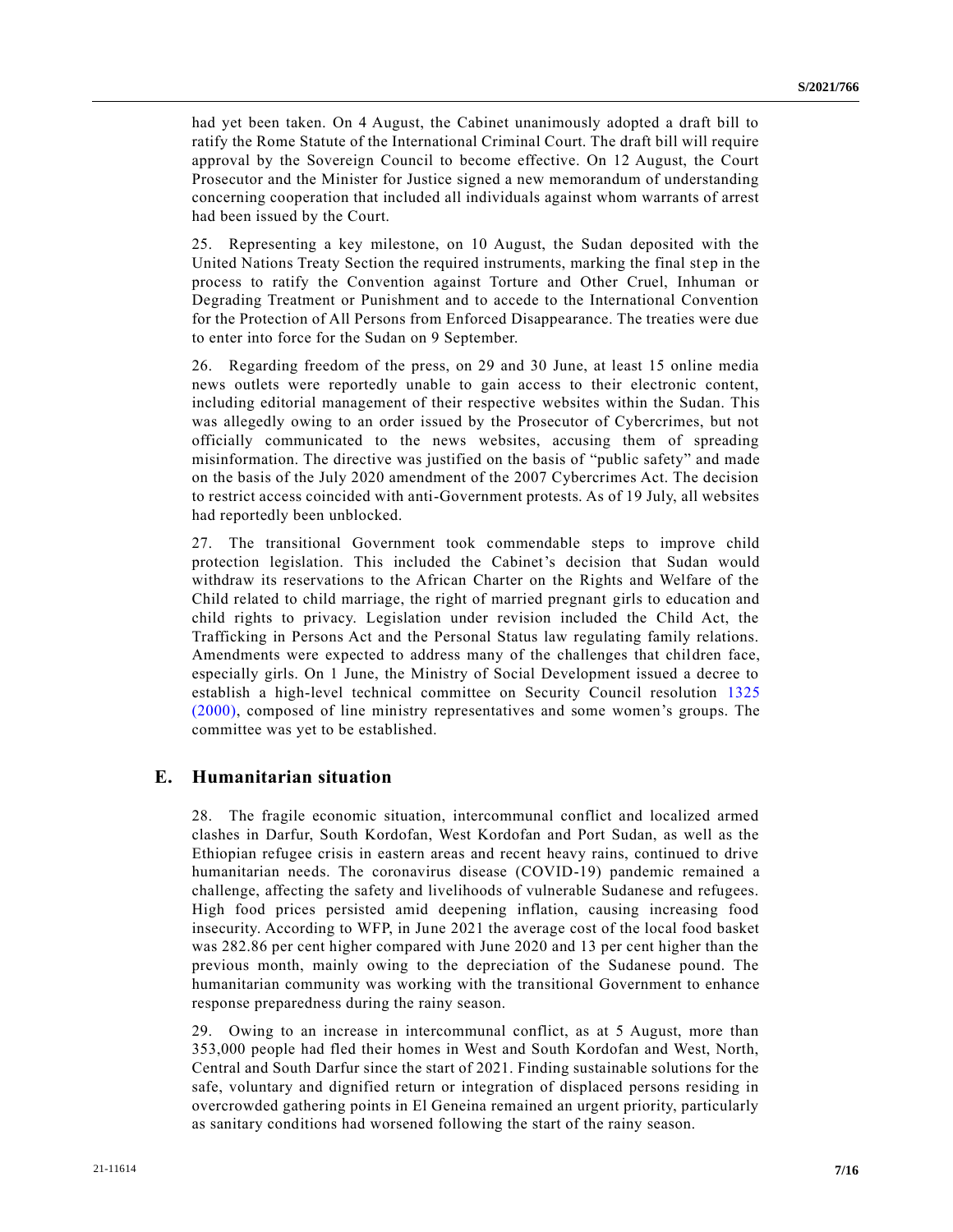30. In North Darfur, on 15 July, clashes in Sortony reportedly resulted in approximately 30,000 internally displaced persons fleeing to surrounding mountains; some have since returned. Health, nutrition, sanitation and hygiene services were currently unavailable. Residents in Sortony relied on rainwater or an open well near the camp for drinking water. While clearance for an inter-agency humanitarian mission to Sortony had yet to be granted, the Sudanese Red Crescent Society undertook a food distribution effort on 6 August. On 13 June, in West Kordofan, more than 16,100 people were displaced in the Nuhud, Sunut and Abu Zabad localities following intercommunal conflict on the outskirts of Nuhud town. Those displacements took place at the onset of the rainy season, depriving the affected people of the opportunity to farm.

31. The influx of refugees continued from the Tigray region of Ethiopia into eastern parts of the Sudan, though at a slower rate. As at 31 July, 55,493 Ethiopian refugees had fled to the Sudan, with 1,225 arrivals reported in June. Out of that total, 47,959 refugees had been biometrically registered, with 18,660 registered at the Um Rakuba camp and 19,560 at the Tunaydibah camp. In total, 5,762 individuals had been biometrically registered in Hamdayet and 3,077 in Village 8. In addition, 7,534 asylum seekers from the Benishangul-Gumuz region were currently hosted in Blue Nile State, and about 900 new arrivals from Amhara had been registered at the household level and assisted in the Basunda locality. Aside from family reunification cases, the relocation of Ethiopian refugees out of transition centres (Hamdayet and Village 8) remained on hold upon government advice. The Office of the United Nations High Commissioner for Refugees (UNHCR) was advocating with Sudanese authorities to resume the relocation exercises, and to identify additional settlement sites for refugees. Assessments of possible new sites were ongoing. The inter-agency contingency plan for refugee influxes from Ethiopia to the Sudan, updated in July, foresaw up to an additional influx of 96,000 refugees from August to December. Works were ongoing to mitigate rainy season-related floods in the camps and transition centres. The United Nations was working with the transitional Government on the identification of a suitable non-flood-prone area for establishing a third camp.

32. Movements across the South Sudanese border also continued, with more than 40,000 refugees having crossed to the Sudan since January, mainly to White Nile and East Darfur States. UNHCR and partners were responding to the situation and had opened a new refugee settlement site in White Nile State (the Algaana camp), which required further extensions to accommodate the influx. At the same time, local authorities and NGOs reported a slight increase of Sudanese refugee returnees from South Sudan to Blue Nile State (in particular to the Baw locality) and South Kordofan State in the Sudan.

33. Regarding the broader health situation, outbreaks of disease occurred in eastern parts of the Sudan, where 28 out of 466 cases of acute jaundice syndrome tested positive for hepatitis E. In South Darfur, cases of measles were confirmed. Efforts to step up water and sanitation continued, and a measles vaccination campaign was being prepared. As at 10 August, 37,532 positive cases of COVID-19 confirmed by PCR testing, out of 71,789 suspected cases, and 2,799 associated deaths had been reported by the Federal Ministry of Health. This was a significant increase compared with May, by which 35,289 confirmed cases had been reported, with 2,600 deaths. Since mid-March, the Ministry of Health had been implementing a COVID-19 vaccination programme that aimed to cover 20 per cent of the country 's total population by September. According to the World Health Organization, as at 22 August, 829,682 doses of COVID-19 vaccines had been administered.

34. Since mid-July, flooding had been reported in Jazirah, Gedaref, Khartoum, North Kordofan, River Nile, South Darfur, West Darfur and White Nile. As at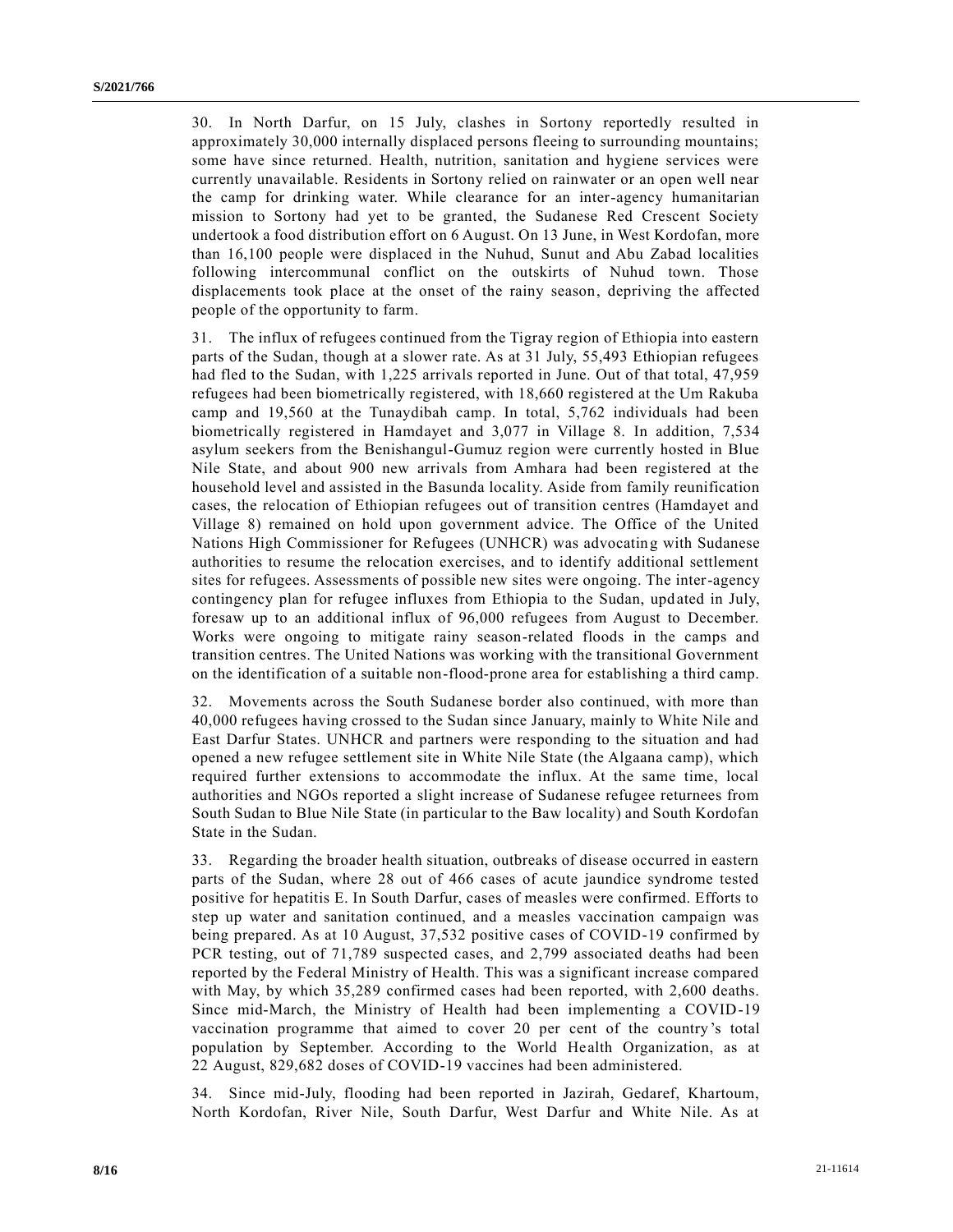4 August, more than 12,000 people were estimated to have been affected by heavy rains and flooding in seven states.

# **III. Role of the United Nations in the Sudan and implementation of resolution [2579 \(2021\)](https://undocs.org/en/S/RES/2579(2021))**

### **A. Scale up of UNITAMS**

35. UNITAMS continued to scale up its presence in the country, with over 123 staff (To be updated) deployed in the Sudan by the end of the reporting period. The Mission's leadership team was now in place, with Heads of Office deployed to El Fasher and Kadugli. The Police Commissioner and three police liaison officers assumed their functions, and 18 of the 21 authorized individual police officers were deployed in multifunctional teams to El Fasher, Nyala and Zalingei. In response to the request by the Sudanese authorities for assistance in operationalizing ceasefire arrangements provided for in the Juba Peace Agreement, UNITAMS created a new temporary position within the Mission, onboarding a retired general to serve as interim chair of the permanent ceasefire commission.

36. On 4 July, the transitional Government and the United Nations signed the statusof-mission agreement which, inter alia, recognized the need for freedom of movement for United Nations personnel and assets. To ensure the agreement was operationalized, the transitional Government undertook to provide UNITAMS staff with a universal travel permit. UNITAMS also assumed charge of two medium utility helicopters, and established an operational schedule to support the Mission and partners in the delivery of the mandate. A fixed-wing aircraft for the Mission was in the process of being contracted.

### **B. Assist the political transition, democratic governance, protection and promotion of human rights and sustainable peace**

37. UNITAMS, under the leadership of the Special Representative, continued to engage with all relevant actors in moving the transition forward, in particular to underline the urgency of establishing the Transitional Legislative Council to ensure an inclusive transition. UNITAMS also deployed its senior constitutional adviser to the Sudan, who began to undertake consultations with Sudanese counterparts to identify areas for technical support for the constitution-making process, in collaboration with partners.

38. Following the electoral needs assessment in June, UNITAMS deployed its Principal Electoral Affairs Officer to the Sudan. An integrated plan for United Nations electoral assistance, which would include staff and resources from various specialized agencies, as well as UNITAMS, was being developed. Efforts had also been launched to coordinate with other national electoral assistance providers on the ground. Work was under way to support the Ministry of Justice in drafting a law to establish a new electoral management body, a task prioritized by the transitional Government.

39. The United Nations Population Fund continued to lead United Nations efforts to support the Sudanese Central Bureau of Statistics on plans for the next national census, tentatively planned for early 2022. Under its current configuration, the main process would need to be preceded by an initial pilot census. Out of an estimated budget of approximately \$100 million, the transitional Government had pledged to cover 53 per cent of those costs, leaving a shortfall of \$43 million once contributions received to date are accounted for.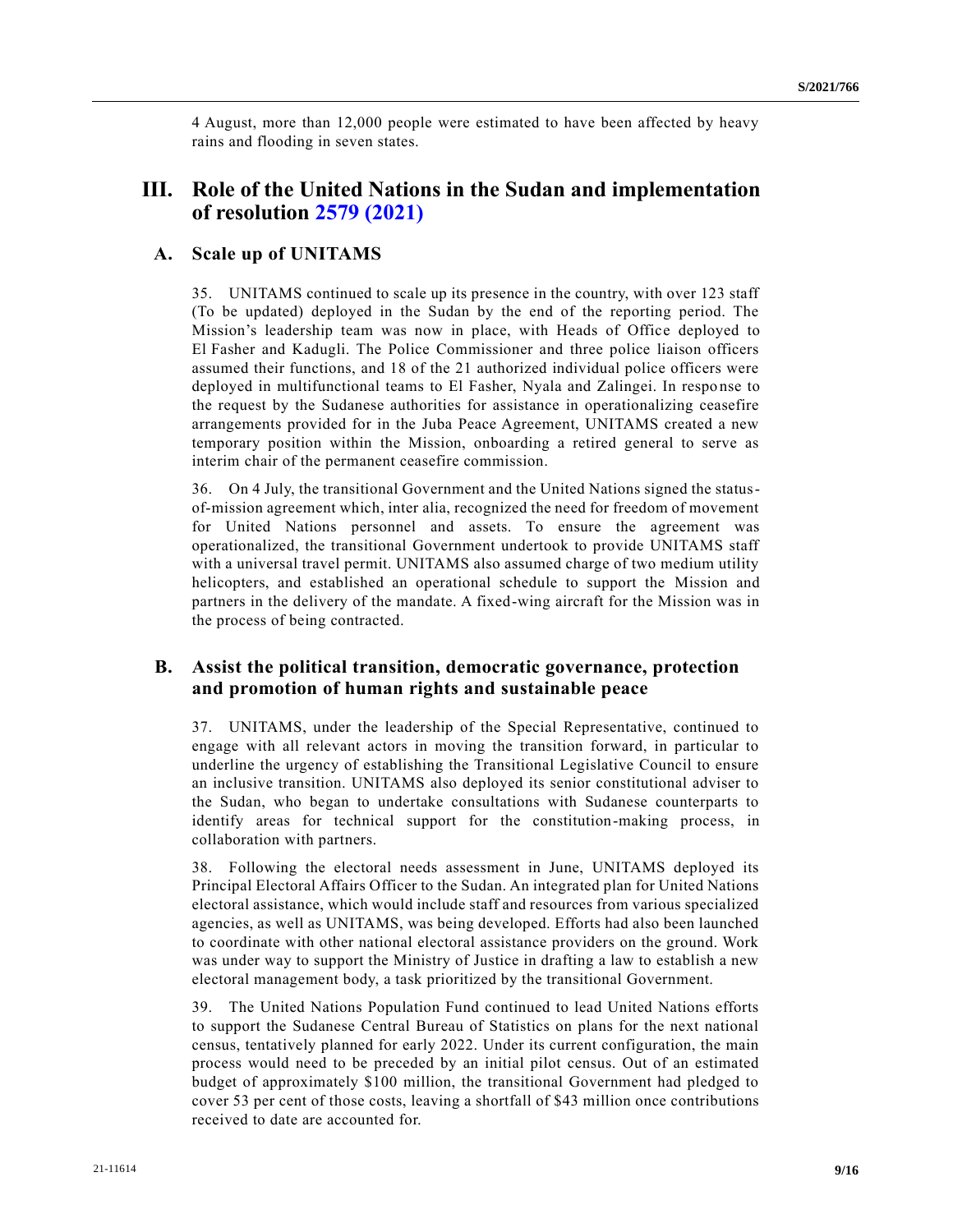40. As part of efforts to bolster the freedom of the press, UNITAMS also conducted training for 103 journalists from 11 states on combatting hate speech in the media, in partnership with the United Nations Educational, Scientific and Cultural Organization (UNESCO) and with funding from the Peacebuilding Fund. In addition, UNITAMS undertook additional training for civil society organizations on the protection of civilians and human rights, focused on combating hate speech, in coordination with the Office of Counter-Terrorism. Those efforts constitute part of an ongoing nationwide programme on combating hate speech targeting different segments of the population.

### **C. Support peace processes and implementation of the Juba Peace Agreement and future peace agreements**

41. Consistent with the priorities established in resolution [2579 \(2021\),](https://undocs.org/en/S/RES/2579(2021)) UNITAMS supported the talks between the transitional Government and the SPLM-N Abdelaziz al-Hilu faction from 27 May to 15 June as a facilitator, in collaboration with the South Sudanese mediation team. This included the provision of technical proposals and substantive, operational and logistical support to the peace talks secretariat and the South Sudanese mediation team. UNITAMS, in cooperation with UN-Women and UNDP, also strengthened the meaningful participation and inclusion of women in the peace process by convening a group of 30 women's rights leaders to engage in highlevel advocacy on the margins of the talks, ensuring the inclusion of a rotational five woman team of technical observers to monitor and support the negotiations from a gender perspective and promote gender-responsive negotiated outcomes.

42. As part of efforts to signal the international community's commitment to supporting the parties in the peace process following the last round of Juba talks, the Special Representative led a mission to areas under the control of the SPLM-N Abdelaziz al-Hilu faction on 2 and 3 July, along with members of the United Nations country team and the Special Envoys of Norway, the United Kingdom of Great Britain and Northern Ireland and the United States (the Troika). The delegation engaged with all relevant parties in support of the process to encourage dialogue towards the attainment of the mutually shared objective of a democratic Sudan based on equality and respect for diversity.

43. On 7 July, UNITAMS, with the support of UN-Women and UNDP, convened an introductory, technical session on ceasefire and security arrangements for women engaged in the peace talks. UNITAMS, in partnership with a local civil society organization, also convened a workshop on civil society's role in ceasefire mechanisms in support of implementation of the Juba Peace Agreement.

44. Following the presidential decrees establishing the Permanent Ceasefire Committee and its sectoral and area committees, UNITAMS and United Nations Headquarters commenced planning and identified for deployment an advance multidisciplinary team to support the operationalization of the Darfur Permanent Ceasefire Committee, comprising experts in ceasefire arrangements, policing, disarmament, demobilization and reintegration, humanitarian liaison and mine action. This was undertaken utilizing existing Headquarters resource platforms and additional in situ Mission capacities. UNITAMS was planning a consultative meeting with representatives of the Juba Peace Agreement signatories, civil society and women's groups to develop shared expectations around the role and operations of the ceasefire monitoring mechanism and related security arrangements in advance of the development of a broader concept of operations.

45. In support of the Juba Peace Agreement and its security arrangement implementation, the United Nations Mine Action Service (UNMAS) deployed four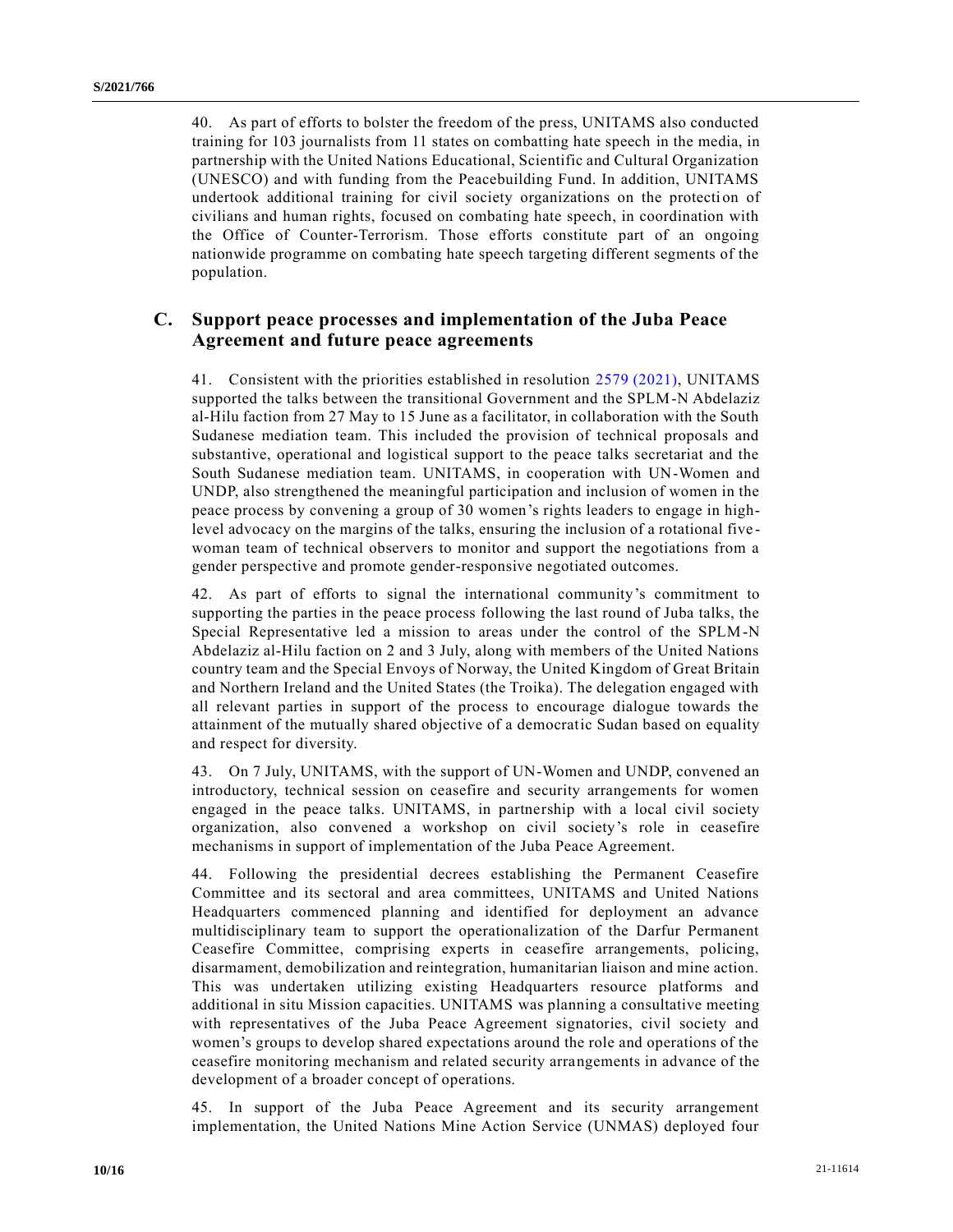multitask teams capable of survey clearance, explosive ordnance disposal operations, community liaison and risk education to Ullu, a stronghold of the Juba Peace Agreement signatory SPLM-N Malik Agar faction, which was heavily contaminated with landmines and explosive remnants of war. The scale of demining activities in Ullu would be expanded to eight teams in October, after the rainy season, enabling the safe return of Sudanese refugees from South Sudan.

46. Given the importance of peacemaking efforts at the subnational level, UNITAMS concluded the first of six state-level peacebuilding assessments with a view to identifying further entry points for United Nations support. The assessment in El Geneina, where intercommunal violence occurred in January and April, highlighted conflict drivers related to an absence of security forces, weak rule of law, criminality and the proliferation of arms, the weakened role of native administration, cycles of displacement and the political marginalization of some communities. Further assessments were planned for South Darfur, South Kordofan, Blue Nile, Gedaref and Kassala.

47. Under the framework of the Juba Peace Agreement, the United Nations Children's Fund (UNICEF) was assisting children affected by armed conflict, in particular those associated with armed forces and groups. Specifically, it was providing the necessary programmatic support to ensure that children associated with such elements had the assistance to secure their release, as well as receive interim care, family tracing reunification and community-based sustainable reintegration, through an evidence-based strategic framework agreed upon with the transitional Government, the United Nations System, governmental partners and the community.

## **D. Assist Sudanese-led peacebuilding, civilian protection and rule of law, in particular in Darfur and the Two Areas**

48. In support of the operationalization of the transitional Government's National Plan for the Protection of Civilians, UNITAMS – in partnership with UNHCR and protection actors – began supporting the establishment of state protection for civilian committees in the five States of Darfur, including by holding a workshop in North Darfur, the development of terms of reference and capacity-building to enhance understanding of the National Plan, as well as key protection and human rights concepts. These state-level committees, which included government, armed forces and civil society actors, would spearhead state-level protection activities with support from United Nations partners.

49. At the national level, UNITAMS and United Nations agencies, funds and programmes worked on a "one-United Nations" strategy for the protection of civilians to act as an operational, advocacy and resource mobilization tool to support the transitional Government in the implementation of the National Plan for the Protection of Civilians. Furthermore, UNITAMS and partner protection agencies developed and deployed an early warning and incident monitoring tool that would monitor key threat indicators, including hate speech, casualty incidents and human rights abuses, for analysis to enable responsive decision-making and targeted protection advocacy.

50. Consistent with resolution [2579 \(2021\),](https://undocs.org/en/S/RES/2579(2021)) the United Nations began implementation of the human rights due diligence policy by developing a Sudan focused strategy that would guide United Nations support to State and non-State security actors. The strategy would also inform the transfer of UNAMID assets to State entities that benefit the protection of civilians. The United Nations country taskforce on monitoring and reporting grave violations against children continued its transition to new arrangements. UNITAMS replaced UNAMID, and the Deputy Special Representative, Khardiata Lo N'Diaye, who also served as the Resident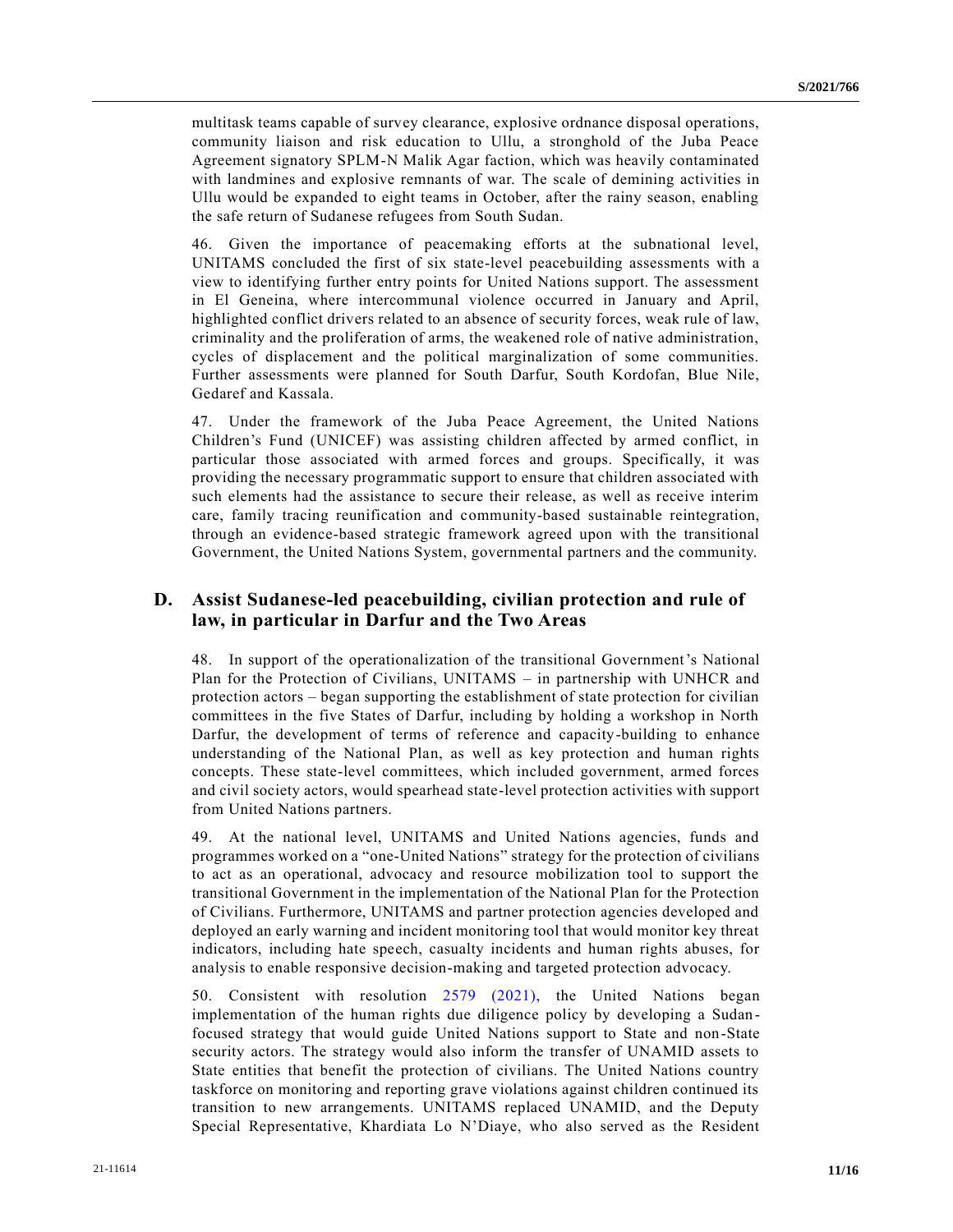Coordinator and Humanitarian Coordinator, was to co-chair the mechanism, together with UNICEF. The country taskforce continued to engage with armed groups, including the SPLM-N Abdelaziz al-Hilu faction, the SPLM-N Malik Agar faction and the SLA-Minni Minawi faction, to accelerate efforts to achieve full compliance with their respective action plans to end and prevent the recruitment and use of children.

51. On 4 June, UNITAMS formed a United Nations rule-of-law working group to support the United Nations country team in delivering coordinated support to the transitional Government on rule-of-law issues. Programmatic support delivered through the group included support to the development of the draft law on v iolence against women, support to justice reform efforts, in particular the High Judicial Council, and convening civil society meetings to discuss justice issues, including transitional justice. In collaboration with the Department of Political and Peacebuilding Affairs and OHCHR, UNITAMS also presented to the transitional Government expert papers on best practices on vetting and comparative models of legislation regarding high judicial councils. The Mission also held regular meetings with justice actors, civil society and internally displaced persons in Darfur to advise on reforms and improving delivery on accountability.

52. The UNITAMS Police Advisory Unit worked closely with the Sudanese Police Force on the implementation of security arrangements outlined in the National Plan for the Protection of Civilians. Key activities included assessments and planning for Darfur and the Two Areas, with a primary focus on supporting prevention and physical protection, including by providing training to the Sudanese Police Force, the formation of joint forces and extending police authority on the basis of consent received from the affected communities through community-oriented policing principles. The three United Nations Police multifunctional teams deployed in Darfur undertook extensive engagement with their counterparts in the Sudanese Police Force, as well as community leaders and internally displaced persons. The Sudanese Police Force also identified key thematic policing areas to implement the National Plan and develop its capacity, including on the use of technology-based tools, an early warning system and the formation of quick response teams. Relatedly, on 12 July, the United Nations Office on Drugs and Crime (UNODC) and the United Nations corrections task force organized a workshop to discuss the United Nations support to the Federal Prison Department's request to establish a dedicated training centre for corrections personnel. UNODC is conducting a comprehensive needs assessment for the prison sector that should lay the foundation for future international funding. UNITAMS was to explore avenues to fund the establishment of the prison training centre in collaboration with the task force.

53. UNITAMS also partnered with United Nations agencies, funds and programmes to deliver initial peacebuilding activities in Darfur, South Kordofan and Blue Nile States. Exceptional financing from the UNITAMS assessed budget supported demining and conflict transformation activities in South Kordofan and Blue Nile States, supporting Sudanese women, young people and civil society. Programming, through UNDP, included a microgrant scheme focusing on conflict resolution initiatives and capacity-building to ensure civil society and local government entities are capacitated and able to support conflict transformation initiatives, service delivery and durable solutions for internally displaced persons.

54. In Darfur, UNITAMS supported peacebuilding activities to build on work conducted by UNAMID aimed at improving local conflict management capacities and sustaining peacebuilding gains, especially in the Jebel Marra area. With funds from the Department of Political and Peacebuilding Affairs multi-year appeal, UNITAMS, through the Food and Agriculture Organization of the United Nations, supp orted the creation of a series of mechanisms aimed at mitigating and preventing conflict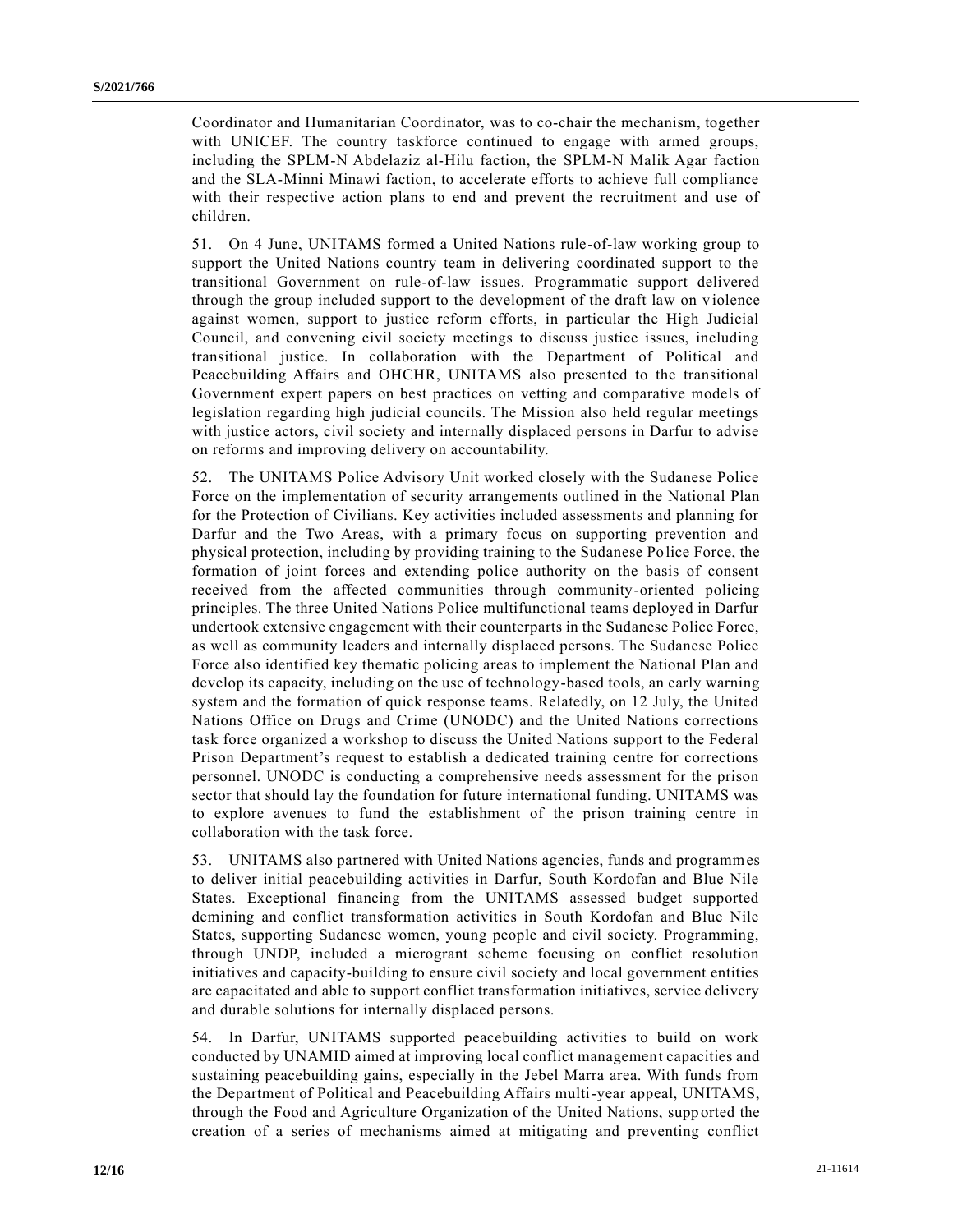between farmers and pastoralists along livestock grazing routes. Through UNDP, a youth ambassadorship programme was initiated to enhance civil society engagement, and a series of round tables was undertaken to discuss progress in the implementation of the National Plan for the Protection of Civilians in each of the Darfur States.

55. UNMAS enabled the delivery of humanitarian aid to five enclaves in South Kordofan and Blue Nile under the control of the SPLM-N Abdelaziz al-Hilu faction to which United Nations humanitarian assistance had not gained access since 2011 owing to their contamination with explosive remnants of war. Those activities, which enabled essential support for education and school feeding programmes, included identifying safe crossline corridors to ensure humanitarian actors can operate safe from the risks of explosive ordnance. Through extrabudgetary funding, mine action teams supported community-based peacebuilding in Hamra, South Kordofan, by demining the previously contaminated main routes connecting to Kadugli. In South, West and North Darfur, mine action teams focused on the surveying and removal of explosive remnants resulting from the recent tribal conflict in Darfur, increasing the safety of local populations and contributing to conditions favourable for the return of internally displaced persons.

56. To enhance the capacities of national and international counterparts, funds provided by the Peacebuilding Fund enabled the convening of five capacity-building workshops on conflict sensitivity and peacebuilding for implementing partners in the five Darfur States, with the participation of 100 representatives from national and international NGOs, transitional Government partners and United Nations agencies. The workshops aimed at strengthening the capacities of key implementing partners of the ongoing Darfur programmes funded by the Peacebuilding Fund.

### **E. Support the mobilization of economic and development assistance and the coordination of humanitarian and peacebuilding assistance**

57. The United Nations formally launched the Sudan Financing Platform multi-partner trust fund's "peacebuilding and stabilization" window (known as the "Sudan peace fund") to support mandate implementation. The new window, which had benefited from initial contributions from Germany, Switzerland and the United Kingdom, served as a pooled funding mechanism that allowed for the provision of flexible and scalable support to respond to emerging needs. It represented a pass-through arrangement that did not replace bilateral relationships between donors and United Nations agencies, but rather facilitated partnership between UNITAMS, the United Nations country team and donors, in consultation with the transitional Government, to ensure peacebuilding programming was coordinated, sequenced and prioritized.

58. Investment through the new window was to be guided by a joint programmatic framework, the "Sudan peacemaking, peacebuilding and stabilization programme", which was currently being finalized. The programme was based on the mandate contained in Security Council resolutions [2524 \(2020\)](https://undocs.org/en/S/RES/2524(2020)) and [2579 \(2021\)](https://undocs.org/en/S/RES/2579(2021)) and responded to priorities as identified by the transitional Government in the Constitutional Charter, the National Plan for the Protection of Civilians, the Juba Peace Agreement and the national action plan for the implementa tion of resolution [1325 \(2000\),](https://undocs.org/en/S/RES/1325(2000)) as well as the declaration of principles in the context of the ongoing peace process. The programme identified programmatic activities required to ensure mandate implementation and aligned with the benchmarks presented to the Security Council in the report of the Secretary-General of 17 May [\(S/2021/470\)](https://undocs.org/en/S/2021/470).

59. Consistent with the guidance of the Security Council, the Sudan peacemaking, peacebuilding and stabilization programme placed emphasis on delivering tangible improvements to vulnerable populations in conflict-affected and marginalized areas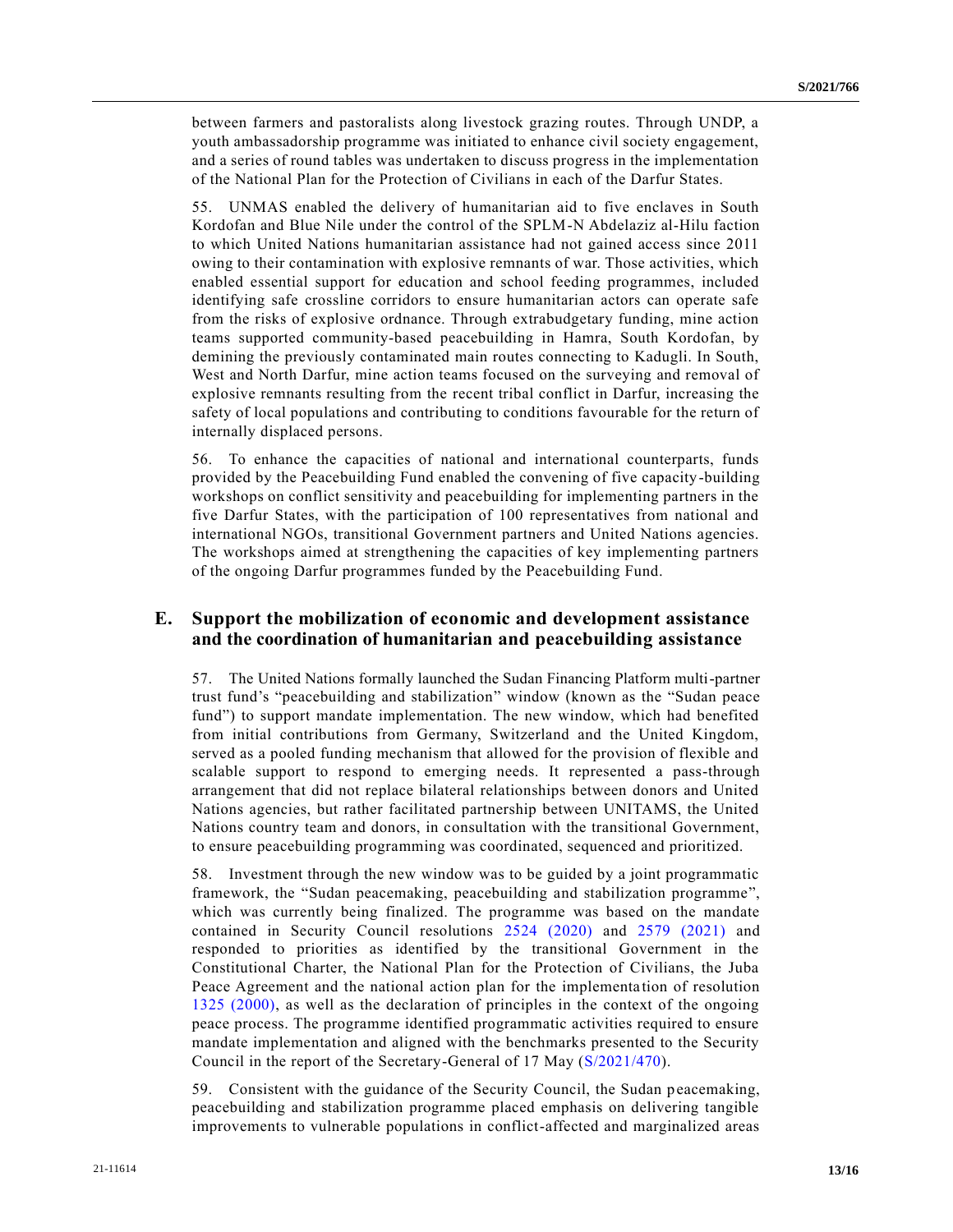and on building effective and accountable institutions at the national and the subnational levels. At the same time, UNITAMS supported the transitional Government in designing and structuring the Sudan partners' forum, which brought together development partners and the transitional Government to enable the timely and effective coordination of development assistance under government leadership.

60. To enhance overall coordination and effectiveness, and in fulfilment of the mandate set out in resolution [2579 \(2021\),](https://undocs.org/en/S/RES/2579(2021)) UNITAMS and the United Nations country team continued to develop integrated approaches in full accordance with the principle of national ownership. A mapping of United Nations development system capacities in the Sudan was carried out. The exercise identified existing capacities and gaps of the country team, as well as opportunities for synergies between humanitarian, peacebuilding and sustainable development interventions to inform the strategic planning of the country team and UNITAMS. The country team and UNITAMS also launched the process to develop the common country analysis, which would lead to the adoption of a joint integrated strategic framework/United Nations Sustainable Development Cooperation Framework setting out the United Nations vision, priorities and programmes in the Sudan, in accordance with the 2030 Agenda for Sustainable Development.

61. The integrated strategic framework/United Nations Sustainable Development Cooperation Framework would also include the provisions for joint monitoring and reporting. At the country level, a joint planning team was established to take forward the common country analysis and the integrated strategic framework/United Nations Sustainable Development Cooperation Framework processes. Thematic working groups bringing together the United Nations country team and UNITAMS were functioning in the areas of human rights and protection of civilians, rule of law, gender and peacebuilding. Consistent with resolution [2579 \(2021\),](https://undocs.org/en/S/RES/2579(2021)) UNITAMS also began work with the country team and the transitional Government to establish a baseline and targets for the benchmarks, as well as a robust monitoring and data collection mechanism to track progress. The Mission's benchmarks would also inform the common country analysis and the integrated strategic framework/United Nations Sustainable Development Cooperation Framework.

### **F. Transition from UNAMID and liquidation process**

62. With the completion of the drawdown of UNAMID on 30 June, a dedicated UNITAMS-UNAMID integrated team completed the last of 17 internal United Nations seminars on programmatic activities with the United Nations country team to inform future programming. Following the closure of the UNAMID state liaison functions, the Deputy Special Representative of the Secretary-General, Resident Coordinator and Humanitarian Coordinator and the Assistant Secretary-General, M'Baye Babacar Cissé, convened a joint internal United Nations workshop on consolidating peacebuilding gains in Darfur. Recommendations from the workshop would be pursued through the Sudan peacemaking, peacebuilding and stabilization programme, which served as the programmatic framework guiding the UNITAMS multi-partner trust fund.

63. UNITAMS supported UNAMID in facilitating planning for the use of residual assets in support of the Government's National Plan for the Protection of Civilians. UNITAMS and the United Nations country team representatives joined UNAMID in meetings of the joint task force with the transitional Government and provided advice to address government requests. With the start of the liquidation phase on 1 July, the UNAMID liquidation team remained focused on the transfer and sale of United Nations assets, with the expectation that remaining surplus assets would be disposed through a holistic plan for donations that will be presented to the General Assembly before 30 September.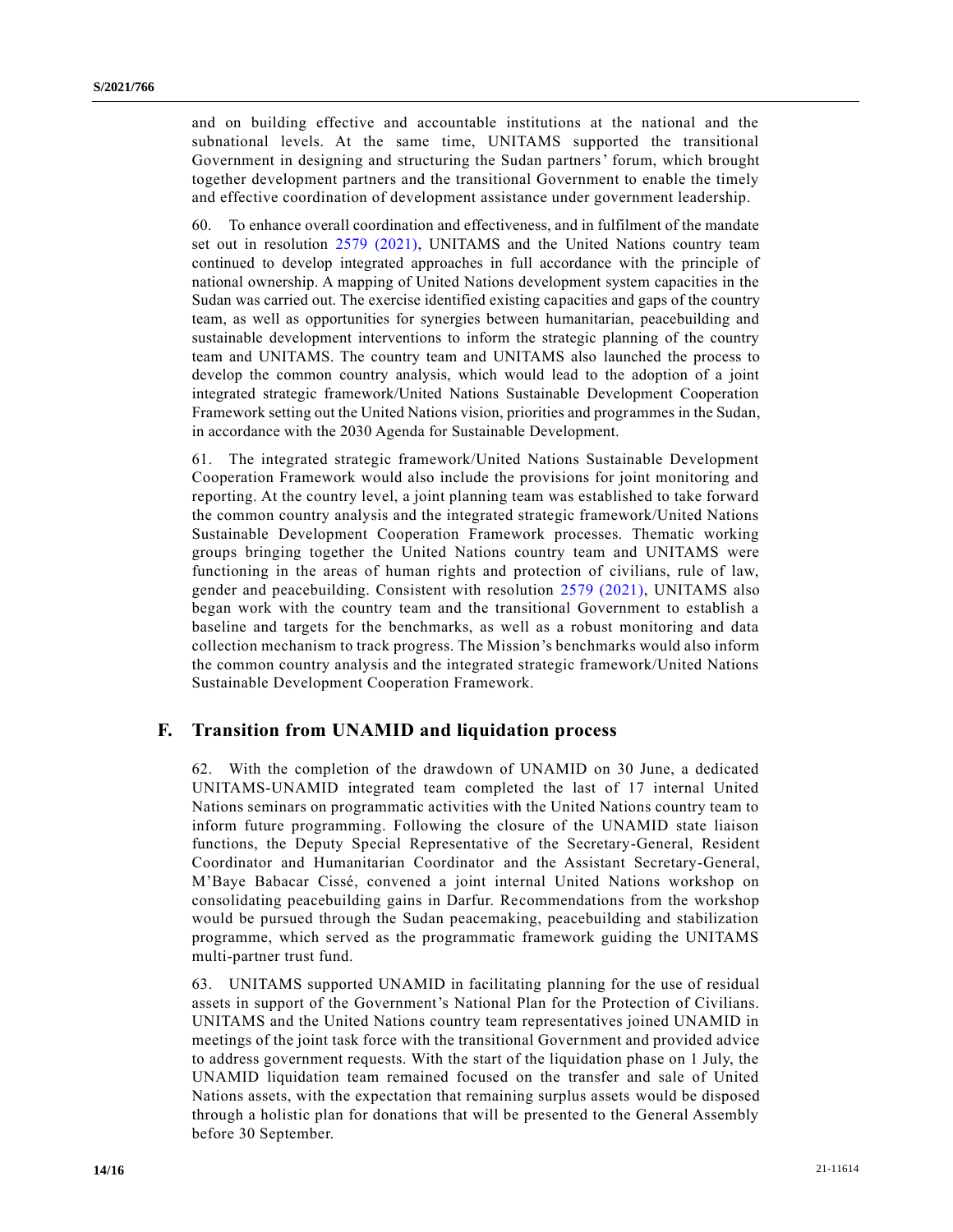# **IV. Observations**

64. More than two years after the 2019 revolution, the democratic transition in the Sudan continues to face significant challenges. Tackling those challenges will require resolve and coordination on the part of all stakeholders in the Sudan, with continued support from the international community. I commend the efforts of the Sudanese authorities to move the transition forward, including undertaking difficult economic reforms that have paved the way for the country to begin receiving debt relief under the enhanced highly indebted poor countries initiative. This landmark achievement is an important step towards easing the heavy debt burden inherited from the past.

65. I am encouraged by the Prime Minister's initiative of 22 June, which sets out a clear path towards a renewed transition that is responsive to the demands of the population and offers an opportunity for restoring inclusive, broad-based commitment to the transition's objectives. The success of this initiative requires buy-in from both the military and civilian components of the transitional Government. It should be underpinned by a spirit of compromise and consensus-building, as well as an inclusive, transparent decision-making structure within the civilian component with demonstrated support from the international community.

66. The establishment of the remaining key transitional institutions is critical for advancing an inclusive and sustainable political transition. The rapid formation of the Transitional Legislative Council, with 40 per cent representation of women, and of the relevant committees and commissions emanating from the Constitutional Document and the Juba Peace Agreement is particularly essential. Other gaps in the institutional architecture should likewise be urgently addressed, including the formation of the Supreme Judicial Council and the Supreme Council of the Public Prosecution. I welcome the entry into force of the laws establishing the Anti-Corruption, Transitional Justice and Peace Commissions. The swift operationalization of those Commissions will be crucial.

67. I welcome the progress in the implementation of the Juba Peace Agreement, in particular the issuance of decrees on the formation of the Joint High Military Committee for Security Arrangements, the Darfur Permanent Ceasefire Committee and related sectoral and area committees. I urge the quick operationalization of these critical bodies to help address pressing security challenges and the protection of civilians. The United Nations multidisciplinary advance team will do much to facilitate initial meetings of the Permanent Ceasefire Committee and sectoral and area committees, and will work with all relevant stakeholders to develop a concept of operations for the future support of UNITAMS to the implementation of the ceasefire arrangements as per the Juba Peace Agreement. At the same time, I encourage the timely formation of the Juba Peace Agreement Monitoring and Evaluation Mechanism at the national level, which remains essential to provide the overall strategic direction to peace implementation.

68. Peace in the Sudan will not be complete until all conflicts there come to an end. This requires non-signatory armed movements that remain outside the peace process to display bold leadership and commit to negotiations that will lead to a fully inclusive, democratic and sustainable peace. I am encouraged by the progress made in the first round of talks between the transitional Government and the SPLM-N Abdelaziz al-Hilu faction in early June. I urge both parties to build on this initial progress and advance a constructive framework for addressing their remaining differences. Regarding the eastern track of the Juba Peace Agreement, I encourage all stakeholders to make a concerted effort to address outstanding issues through inclusive dialogue to reach consensus toward implementing the peace agreement and